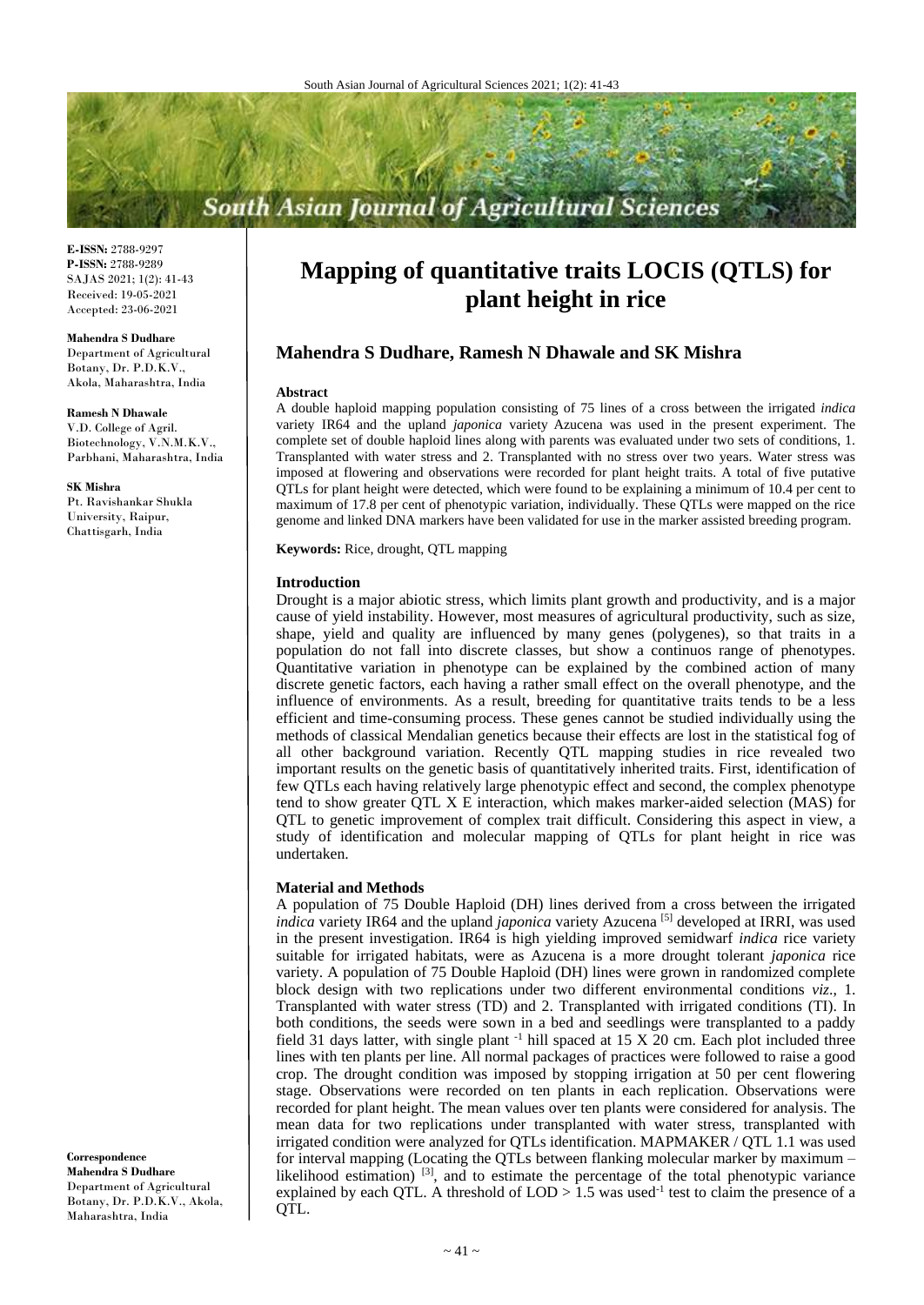

**Fig 1:** Putative QTLs for Plant Height